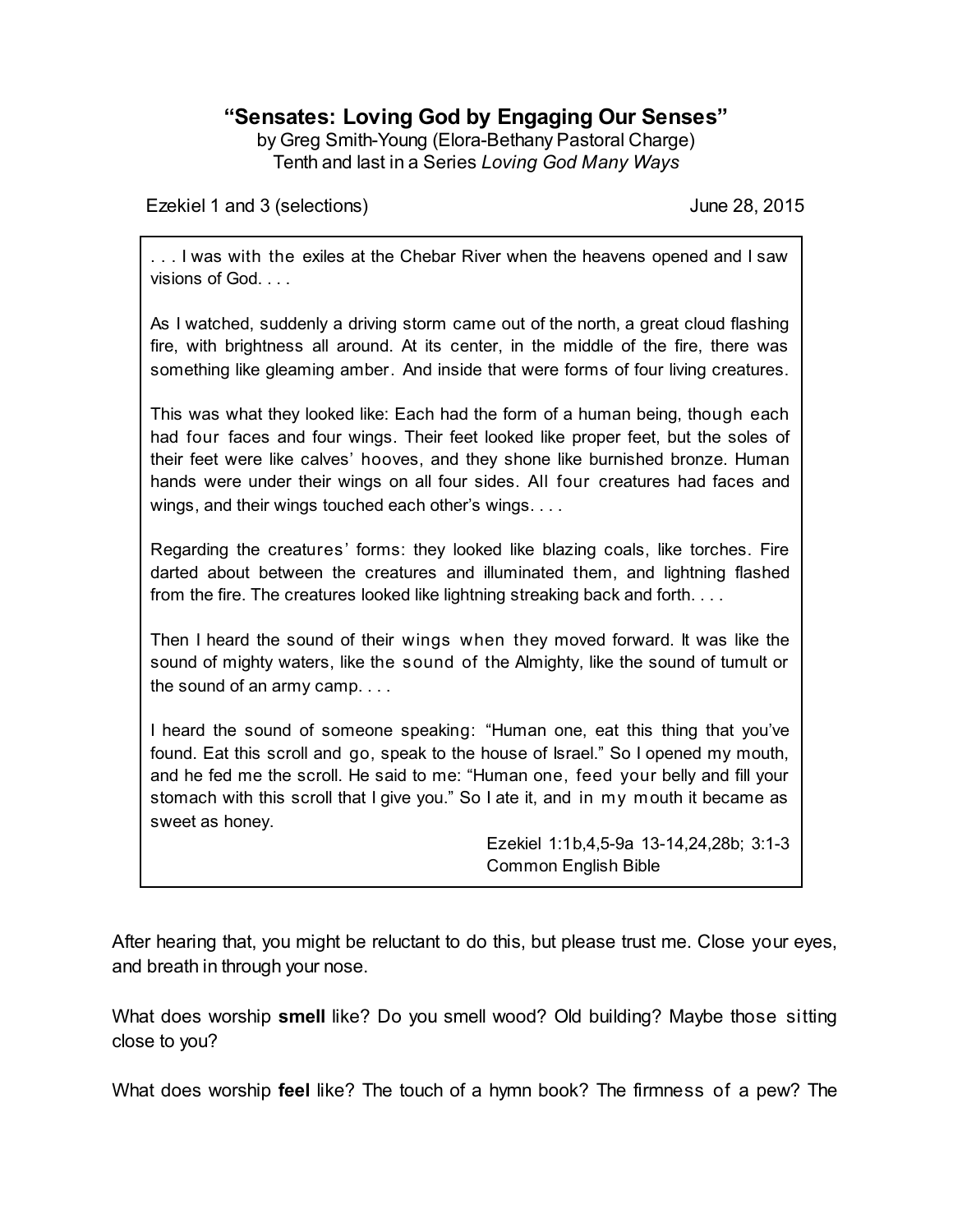warmth of the day mingled with the breeze from the fans?

What does worship **taste** like? A bit of bread, mixed with grape juice? The candy your Mom gave you to keep you quiet?

What does worship **sound** like? Organ pipes lifting? Piano strings sounding? The preacher speaking? The congregation praying? Or, silence?

Now, open your eyes. What does worship **look** like?

Ezekiel the prophet received a vision of the presence of God. He saw, and it was indescribably wild. He heard, and it was indescribably loud. He tasted, and it was so sweet. The presence of God was an onslaught to his senses.

Our worship is usually not like that. Still, even our worship engages our senses: seeing, hearing, tasting, smelling, touching. For some of us, those senses are vital to how we experience and show love to God.

II

Today we finish up our look at different styles and ways we love God, and are open to God, and experience God's presence. God makes us so diverse. God works with us, accommodating to our different personalities, experiences, and formation journeys. In many different ways, we can love the one God who has come to us in Jesus and fills us with the Holy Spirit.

Gary Thomas develops this in his book, *Sacred Pathways*. I've listed his nine pathways in your Sunday news.<sup>1</sup> This last one we are looking at is the Sensate pathway. Sensates

**Caregivers** love God by caring for others.

- **Traditionalists** love God with our ancestors.
- **Activists** love God by confronting injustice.
- **Contemplatives** love God through adoration.
- **Ascetics** love God in solitude and simplicity.
- **Enthusiasts** love God by engaging mystery and celebration.
- **Naturalists** love God outdoors.
- **Intellectuals** love God with their minds.
- **Sensates** love God by engaging their senses.

<sup>1</sup> Gary Thomas, Sacred Pathways: Discover Your Soul's Path to God revised edition (Grand Rapids: Zondervan, 2010). Here are his short definitions of each.

I've changed the order Thomas presents them, to fit my planned order for this series. I've also modified some of the descriptions.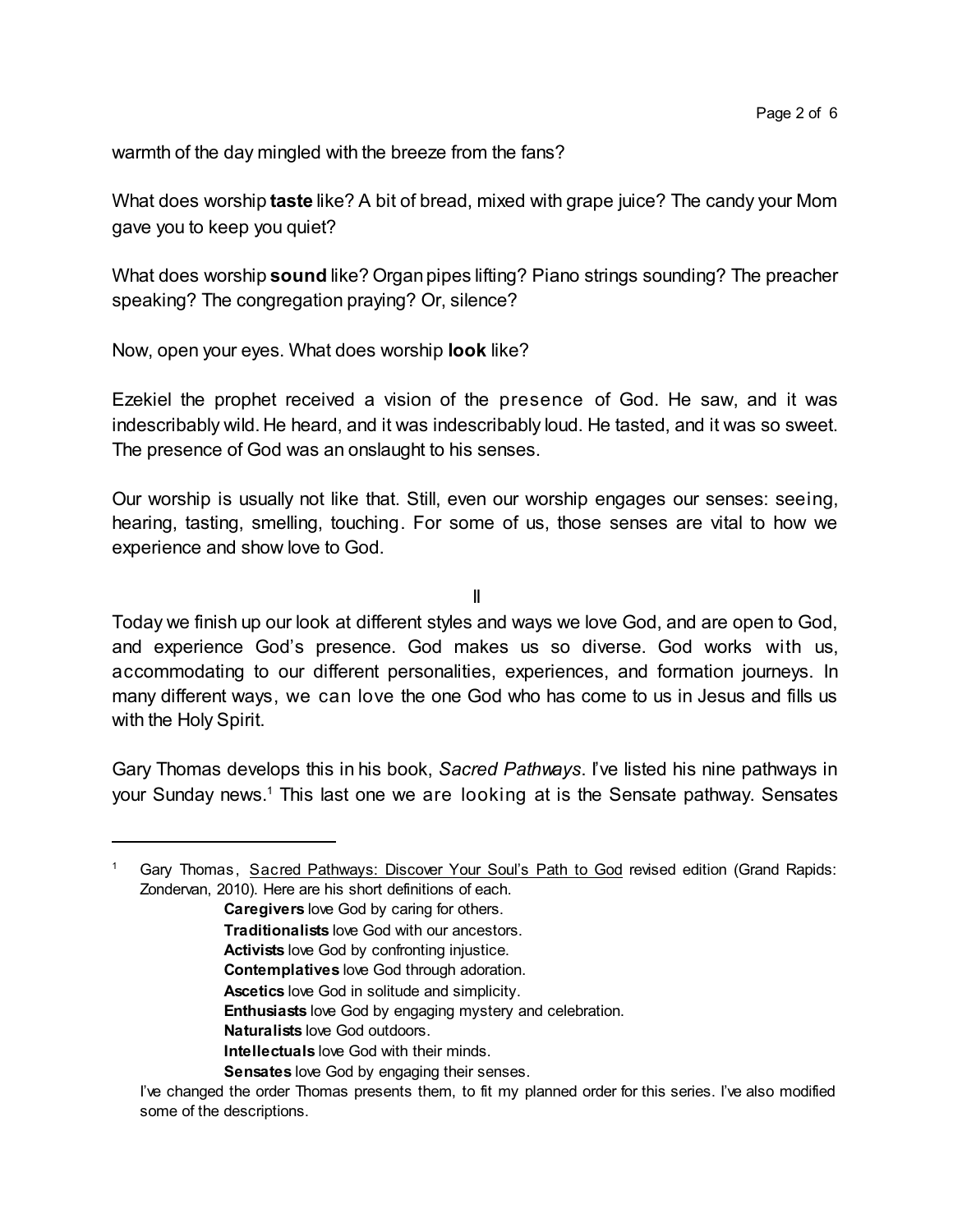come alive through sensory experience: alive to what's around them, alive to themselves, and alive to God.<sup>2</sup>

III

Let me show you some examples.

#### **Seeing**

Henri Nouwen was an accomplished professor. Yet it was while beholding Rembrandt's painting *[The Return of](https://upload.wikimedia.org/wikipedia/commons/thumb/9/93/Rembrandt_Harmensz_van_Rijn_-_Return_of_the_Prodigal_Son_-_Google_Art_Project.jpg/785px-Rembrandt_Harmensz_van_Rijn_-_Return_of_the_Prodigal_Son_-_Google_Art_Project.jpg) the Prodigal Son* that God truly captured him. Listen:

*Every detail of the father's figure—his facial expression, his posture, the colors of his dress, and, most of all, the still gesture of his hands—speaks of the divine love for humanity that existed from the beginning and ever will be.*<sup>3</sup>

*. . . most of all, it was the hands—the old man's hands—as they touched the boy's shoulders that reached me in a place where I had never been reached before.*<sup>4</sup>

*I was, indeed, the son exhausted from long travels; I wanted to be embraced; I was looking for a home where I could feel safe.*<sup>5</sup>

What do you see that helps you love God?

# **Hearing**

Here are some snippets from songs.<sup>6</sup> How do they make you feel? I guarantee that there will be different reactions here to each song.

["Boogie Woogie Bugle Boy"](https://www.youtube.com/watch?v=qafnJ6mRbgk) by The Andrews Sisters ["Blue Cliffs of](https://www.youtube.com/watch?v=WL0ca5zZ2Nc) Dover" by Vera Lynn "Two Out of [Three Ain't](https://www.youtube.com/watch?v=k5hWWe-ts2s) Bad" by Meatloaf ["Hallelujah"](https://www.youtube.com/watch?v=YrLk4vdY28Q) by Leonard Cohen ["Celebration"](https://www.youtube.com/watch?v=3GwjfUFyY6M) by Kool and the Gang "OK [Blue Jays"](https://www.youtube.com/watch?v=5AxweEGSEDQ) by The Bat Boys "Sweet [Child O'](https://www.youtube.com/watch?v=1w7OgIMMRc4) Mine" by Guns 'N Roses "Stairway [to Heaven"](https://www.youtube.com/watch?v=9Q7Vr3yQYWQ) by Led Zeppelin

<sup>&</sup>lt;sup>2</sup> <http://www.oxforddictionaries.com/definition/english/sensate><br><sup>3</sup> Henri Nouwen, The Return of the Prodical Son: A Story of

<sup>3</sup> Henri Nouwen, The Return of the Prodigal Son: A Story of Homecoming (New York: Doubleday, 1992), 93.

<sup>4</sup> Ibid, 4.

<sup>5</sup> Ibid, 5.

<sup>6</sup> I just played short, 20 second clips of the songs. While these are links to videos, I didn't show any images.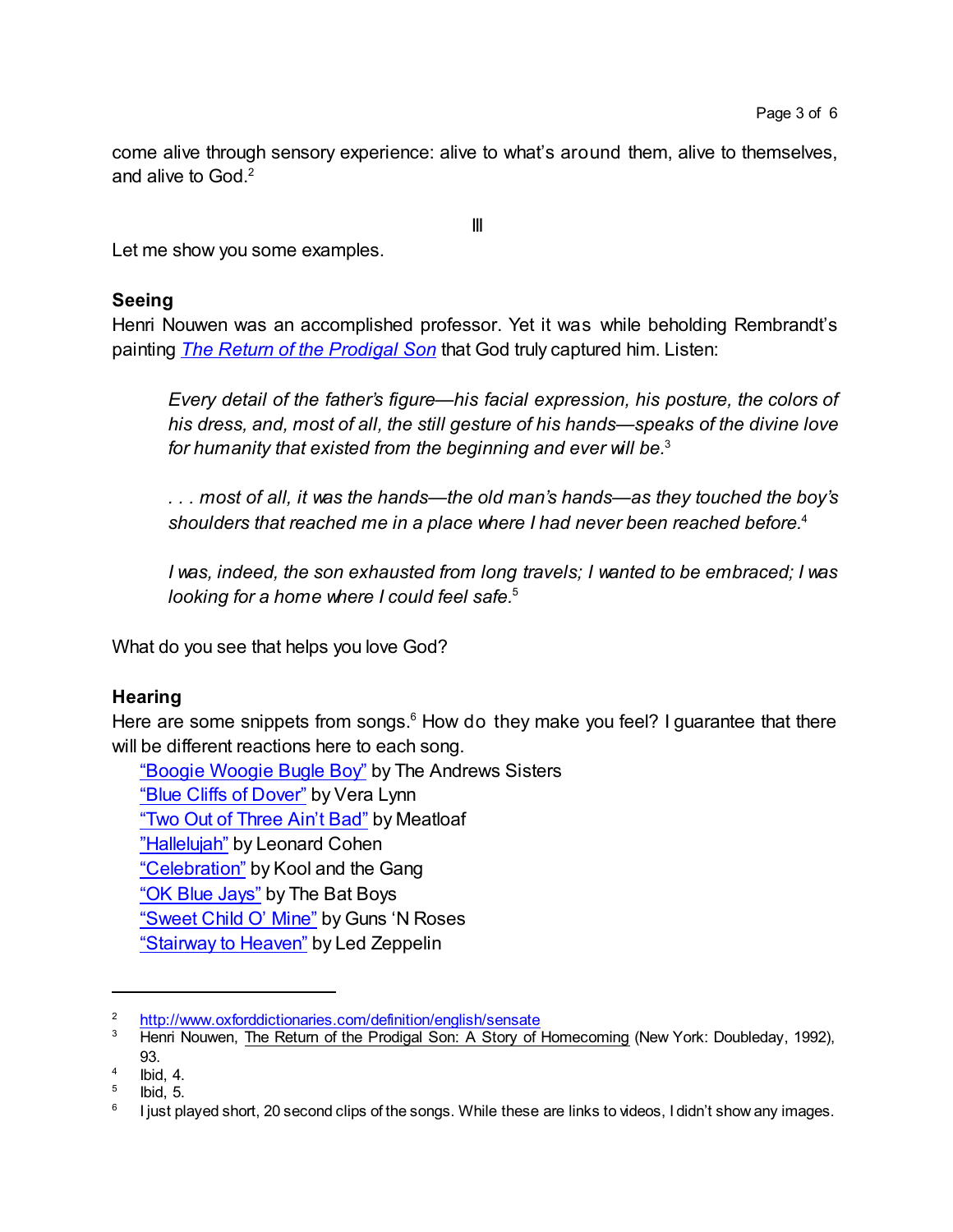We could do the same with favourite hymns or choruses. Music moves us. Music sticks with us. Sound can help us show love to God.

What music helps you express your love for God?

## **Touching**

You are baptised, and cool water splashes you. Without the touch of water, it isn't baptism.

You are teary-eyed. A hand rests on yours. With touch, we say "I'm here with you."

Gary Thomas talks of carrying a nail in his pocket during the Season of Lent. Its hardness, its sharpness, its coldness were constant reminders of Jesus' suffering. Touching the nail made it more real.<sup>7</sup>

Many Christian traditions practice making the sign of the cross. Tracing its beams over our bodies as we pray presses on us that we die and rise with Jesus.

Touch communicates. God can use it to say, "I am here with you."

## **Tasting**

A Seder meal is how Jews celebrate the Passover. They worship and eat in their home, with special food.

- Maror, horseradish root, and *Chazeret*, romaine lettuce, to taste the bitter harshness of slavery.
- *Charoset*, a sweet paste of fruit and nuts, to taste the mortar used to make Pharaoh's bricks.
- *Karpas*, usually parsley, dipped in salt water, to taste the tears.
- *Zeroa*, a shank roasted lamb, to represent the lambs whose blood protected the slaves.
- *Beitzah*, a hard-boiled egg, to symbolize the festival sacrifice in the Temple.

They don't just tell the story of God freeing them from slavery. They taste it.

We taste the bread. We taste the juice or wine. We taste and see that God is good!<sup>8</sup>

 $7$  Thomas, 69.

<sup>8</sup> Psalm 34.8.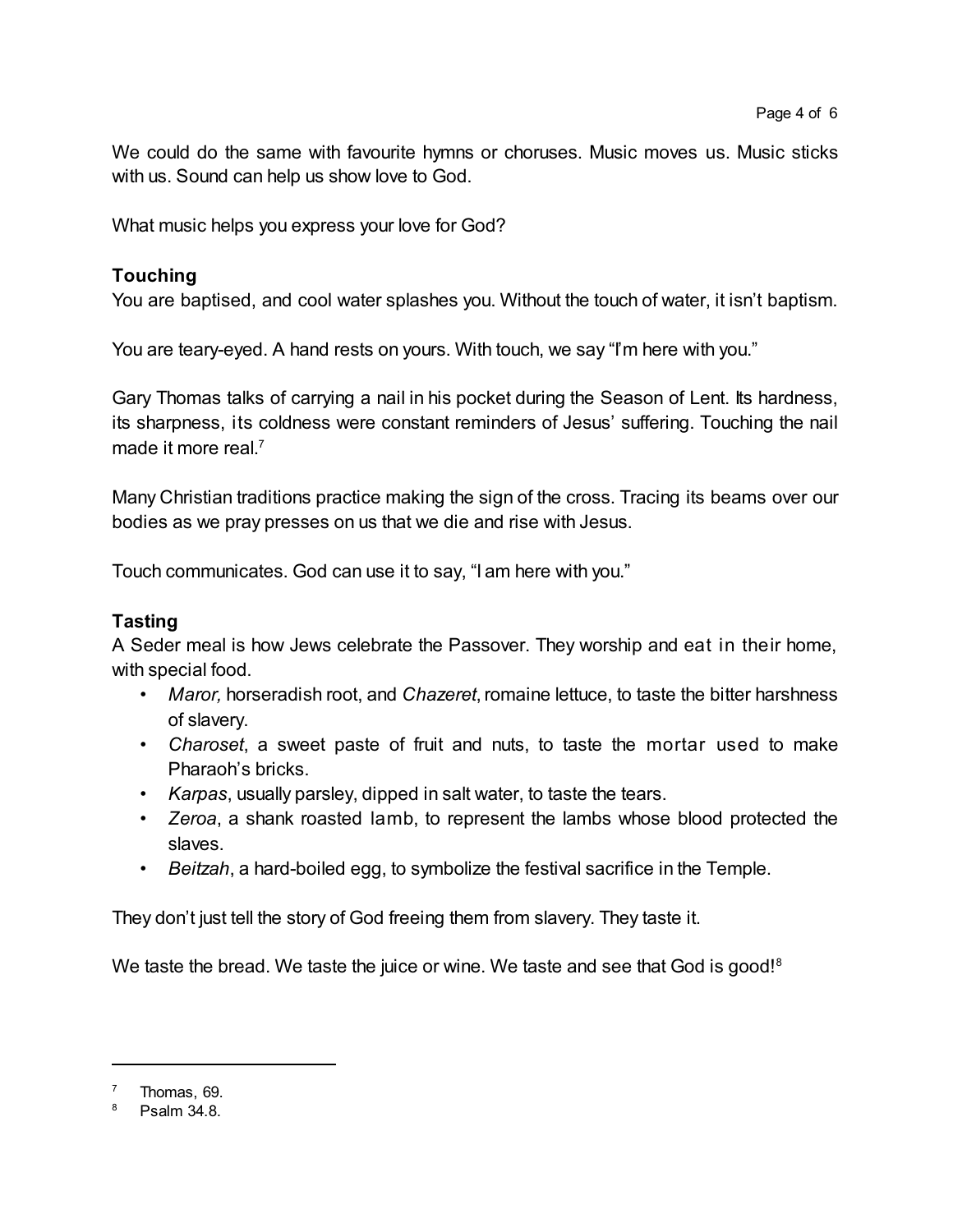# **Smelling**

Baby shampoo . . . his cologne, her perfume . . . bacon . . . Our sense of smell is so strong, so invading, so evoking of memories.

When Jesus was born, magi gave smelly things: frankincense and myrrh.<sup>9</sup> When Jesus was eating, a woman took a perfume and poured it over his feet. The house filled with the fragrance.<sup>10</sup> Days after Jesus was buried, women brought spices to his tomb to cover the decay. But they were not needed!<sup>11</sup>

Following the ancient practices in the Bible, many traditions burn incense, sometimes lavishly.<sup>12</sup> The book of Revelation pictures the rising, smelly smoke as the prayers of God's people coming before God.<sup>13</sup>

Are there smells that help you worship?

 $\mathsf{N}$ 

Loving God with our seeing, hearing, touching, tasting, smelling . . . loving God with our "senses" makes a lot of "sense" to Sensates. Maybe that's something we in our tradition have neglected. For good reasons, the Protestant Reformers were suspicious of the excesses they saw in worship. Including sensory excesses. The senses, they understood, are very powerful.

Like all of the pathways, the Sensate Pathway has its temptations. The big one is to miss or misuse that power senses have. Colours and images, sounds and music, smells and tastes and things we can touch . . . all can create strong emotional reactions. Isn't that what body spray ads sell? "You will be irresistible." It doesn't work (I tried), but it plays on something we know is true. Our senses are powerful. For instance, I can sink into a worship song, and have a profound experience. But I might just stop with the song and its beauty, not moving through it to worship God whom it is about. And, in the hands of someone unscrupulous or just careless, the power of senses can be manipulated.

Be aware, then, of the temptation to misuse our senses. However, I'm glad that our tradition of Christianity, shaped by the Reformation and, later, Methodist and Presbyterian sensibilities, is becoming more open to using the senses. We're using colour and art, and

<sup>&</sup>lt;sup>9</sup> Matthew 2.10-11

<sup>10</sup> John 12.1-8

<sup>11</sup> Luke 23.54-24.9

<sup>12</sup> See Thomas, 68f.

<sup>13</sup> Reveleation 8.1-4